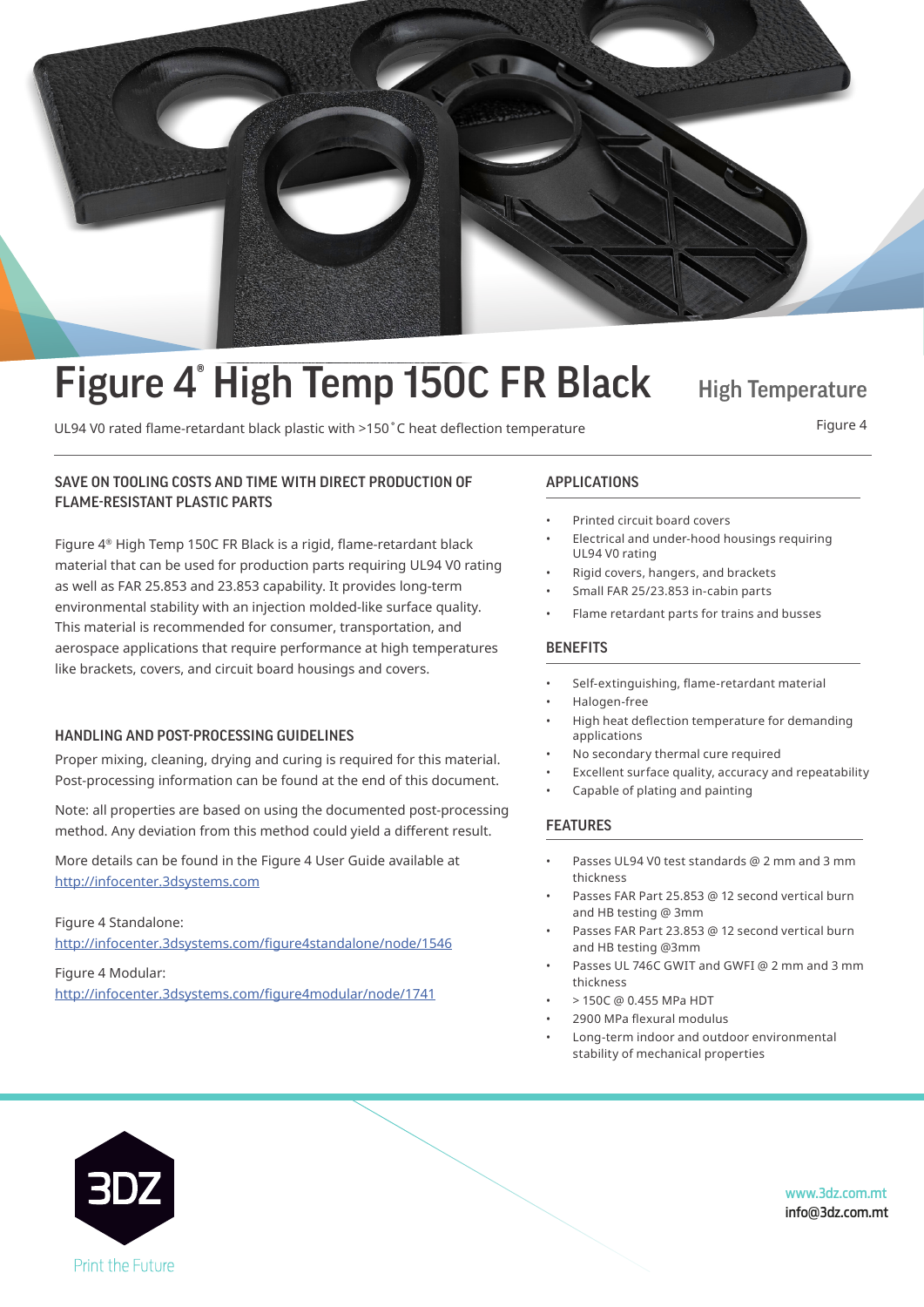### **SD SYSTEMS**

### MATERIAL PROPERTIES

The full suite of mechanical properties is given per ASTM and ISO standards where applicable. Properties like flammability, dielectric properties, and 24-hour water absorption are also provided for better understanding of material capabilities to help design decisions using the material. All parts are conditioned per ASTM recommended standards for a minimum of 40 hrs at 23°C, 50% RH.  $\blacksquare$ 

Solid material properties reported were printed along the vertical axis (ZX-orientation). As detailed in the Isotropic Properties section, Figure 4 material properties are relatively uniform across print orientations. Parts do not need to be oriented in a particular direction to exhibit these properties.

| <b>LIQUID MATERIAL</b>        |                                             |                                                                          |                            |  |  |  |  |
|-------------------------------|---------------------------------------------|--------------------------------------------------------------------------|----------------------------|--|--|--|--|
| <b>MEASUREMENT</b>            | <b>CONDITION/METHOD</b>                     | <b>METRIC</b>                                                            | <b>ENGLISH</b>             |  |  |  |  |
| Viscosity                     | Brookfield Viscometer @ 25 °C (77 °F)       | 1700 cPs                                                                 | 4112 $\frac{b}{ft}$        |  |  |  |  |
| Color                         |                                             | <b>Black</b>                                                             |                            |  |  |  |  |
| Liquid Density                | Kruss K11 Force Tensiometer @ 25 °C (77 °F) | $1.2$ g/cm <sup>3</sup>                                                  | $0.043$ lb/in <sup>3</sup> |  |  |  |  |
| Default Print Layer Thickness | Internal                                    | $50 \mu m$                                                               | $0.002$ in                 |  |  |  |  |
| Speed - Standard Mode         | Internal                                    | 36 mm/hr                                                                 | $2.4$ in/hr                |  |  |  |  |
| Package Volume                |                                             | 1 kg bottle - Figure 4 Standalone<br>2.5 kg cartridge - Figure 4 Modular |                            |  |  |  |  |

**SOLID MATERIAL**

9 kg container - Figure 4 Production

| <b>SOLID MATERIAL</b>                                                                               |                                                                                  |                           |                            |                                |                         |                             |  |  |
|-----------------------------------------------------------------------------------------------------|----------------------------------------------------------------------------------|---------------------------|----------------------------|--------------------------------|-------------------------|-----------------------------|--|--|
| <b>METRIC</b>                                                                                       | <b>ASTM METHOD</b>                                                               | <b>METRIC</b>             | <b>ENGLISH</b>             | <b>ISO METHOD</b>              | <b>METRIC</b>           | <b>ENGLISH</b>              |  |  |
| <b>PHYSICAL</b>                                                                                     |                                                                                  |                           |                            | PHYSICAL                       |                         |                             |  |  |
| Solid Density                                                                                       | ASTM D792                                                                        | 1.29 $g/cm^{3}$           | $0.046$ lb/in <sup>3</sup> | <b>ISO 1183</b>                | 1.29 $q/cm^3$           | $0.046$ lb/in <sup>3</sup>  |  |  |
| 24 Hour Water Absorption                                                                            | ASTM D570                                                                        | 0.26%                     | 0.26%                      | ISO 62                         | 0.26%                   | 0.26%                       |  |  |
|                                                                                                     | MECHANICAL                                                                       |                           |                            | MECHANICAL                     |                         |                             |  |  |
| Tensile Strength Ultimate                                                                           | ASTM D638                                                                        | 58 MPa                    | 8300 psi                   | ISO 527-1/2                    | 43 MPa                  | 6200 psi                    |  |  |
| Tensile Strength at Yield                                                                           | ASTM D638                                                                        | N/A                       | N/A                        | ISO 527-1/2                    | N/A                     | N/A                         |  |  |
| <b>Tensile Modulus</b>                                                                              | ASTM D638                                                                        | 2600 MPa                  | 380 ksi                    | ISO 527-1/2                    | 2200 MPa                | 315 ksi                     |  |  |
| Elongation at Break                                                                                 | ASTM D638                                                                        | 4 %                       | 4 %                        | ISO 527-1/2                    | 3 %                     | 3 %                         |  |  |
| Elongation at Yield                                                                                 | ASTM D638                                                                        | N/A                       | N/A                        | ISO 527-1/2                    | N/A                     | N/A                         |  |  |
| Flex Strength                                                                                       | ASTM D790                                                                        | 100 MPa                   | 14600 psi                  | <b>ISO 178</b>                 | 90 MPa                  | 13200 psi                   |  |  |
| Flex Modulus                                                                                        | ASTM D790                                                                        | 2900 MPa                  | 410 ksi                    | <b>ISO 178</b>                 | 3300 MPa                | 486 ksi                     |  |  |
| Izod Notched Impact                                                                                 | ASTM D256                                                                        | $10$ J/m                  | 0.2 ft-lb/in               | <b>ISO 180-A</b>               | $1.9$ kJ/m <sup>2</sup> | $0.9$ ft-lb/in <sup>2</sup> |  |  |
| Izod Unnotched Impact                                                                               | ASTM D4812                                                                       | 50 J/m                    | 1 ft-lb/in                 | <b>ISO 180-U</b>               | $5$ kJ/m <sup>2</sup>   | 2.4 ft- $lb/in^2$           |  |  |
| <b>Shore Hardness</b>                                                                               | <b>ASTM D2240</b>                                                                | 85 D                      | 85 D                       | ISO 7619                       | 85 D                    | 85 D                        |  |  |
|                                                                                                     | <b>THERMAL</b>                                                                   |                           |                            |                                | <b>THERMAL</b>          |                             |  |  |
| $Tg$ (DMA, E")                                                                                      | <b>ASTM E1640</b><br>(E"at 1C/min)                                               | N/A                       | N/A                        | ISO 6721-1/11<br>(E"at 1C/min) | N/A                     | N/A                         |  |  |
| HDT @ 0.455 MPa/66 PSI                                                                              | ASTM D648                                                                        | $>150$ C                  | $>302$ F                   | ISO 75-1/2 B                   | >150 °C                 | >302 °F                     |  |  |
| HDT @ 1.82 MPa/264 PSI                                                                              | ASTM D648                                                                        | 89 C                      | 193 F                      | ISO 75-1/2 A                   | 104 °C                  | 218 °F                      |  |  |
| CTE below Tq                                                                                        | ASTM E831                                                                        | 98 ppm/C                  | 55 ppm/F                   | ISO 11359-2                    | 98 ppm/K                | 55 ppm/F                    |  |  |
| CTE above Tq                                                                                        | ASTM E831                                                                        | 158 ppm/C                 | 88 ppm/F                   | ISO 11359-2                    | 158 ppm/K               | 88 ppm/F                    |  |  |
| UL Flammability                                                                                     | <b>UL94</b>                                                                      | V0 @2mm, 3mm              |                            |                                |                         |                             |  |  |
| Glow Wire Ignition Temperature (GWIT)                                                               | <b>UL746C</b>                                                                    | 750C @ 2mm, 3mm           |                            |                                |                         |                             |  |  |
| Glow Wire Flammability Index (GWFI)                                                                 | <b>UL746C</b>                                                                    | 960C @ 2mm, 3mm           |                            |                                |                         |                             |  |  |
| FAR 25.853(a)<br>Vertical Burn @ 12 seconds<br>Horizontal Burn @ 2.5/mm<br>Horizontal Burn @ 4.0/mm | Appendix F Part I(b) (4)<br>Appendix F Part I(b) (5)<br>Appendix F Part I(b) (5) | Pass @3mm<br>Pass<br>Pass |                            |                                |                         |                             |  |  |
| Vertical Burn @ 12 seconds<br>Horizontal Burn @ 2.5/mm<br>Horizontal Burn @ 4.0/mm                  | FAR 23.853<br>Appendix F AC23-21<br>Appendix F AC23-21                           | Pass @3mm<br>Pass<br>Pass |                            |                                |                         |                             |  |  |
|                                                                                                     | <b>SMOKE</b>                                                                     |                           |                            |                                | <b>SMOKE</b>            |                             |  |  |
| Smoke Generation - Flaming                                                                          | <b>BSS 7238 Rev-C</b>                                                            | 332                       |                            |                                |                         |                             |  |  |
| Smoke Generation - Non - Flaming                                                                    | <b>BSS 7238 Rev-C</b>                                                            | 93                        |                            |                                |                         |                             |  |  |
|                                                                                                     |                                                                                  | <b>TOXICITY</b>           |                            |                                |                         |                             |  |  |
| Gas Toxicity - Flaming                                                                              | <b>BSS 7239</b>                                                                  | Pass                      |                            |                                |                         |                             |  |  |
| Gas Toxicity - Non - Flaming                                                                        | <b>BSS 7239</b>                                                                  | Pass                      |                            |                                |                         |                             |  |  |
| <b>ELECTRICAL</b>                                                                                   |                                                                                  |                           |                            |                                | <b>ELECTRICAL</b>       |                             |  |  |
| Dielectric Strength (kV/mm)<br>@ 3.0 mm thickness                                                   | ASTM D149                                                                        | 15.2                      |                            |                                |                         |                             |  |  |
| Dielectric Constant @ 1 MHz                                                                         | ASTM D150                                                                        | 3.19                      |                            |                                |                         |                             |  |  |
| Dissipation Factor @ 1 MHz                                                                          | ASTM D150                                                                        | 0.029                     |                            |                                |                         |                             |  |  |
| Volume Resistivity (ohm-cm)                                                                         | ASTM D257                                                                        | 3.36x10 <sup>15</sup>     |                            |                                |                         |                             |  |  |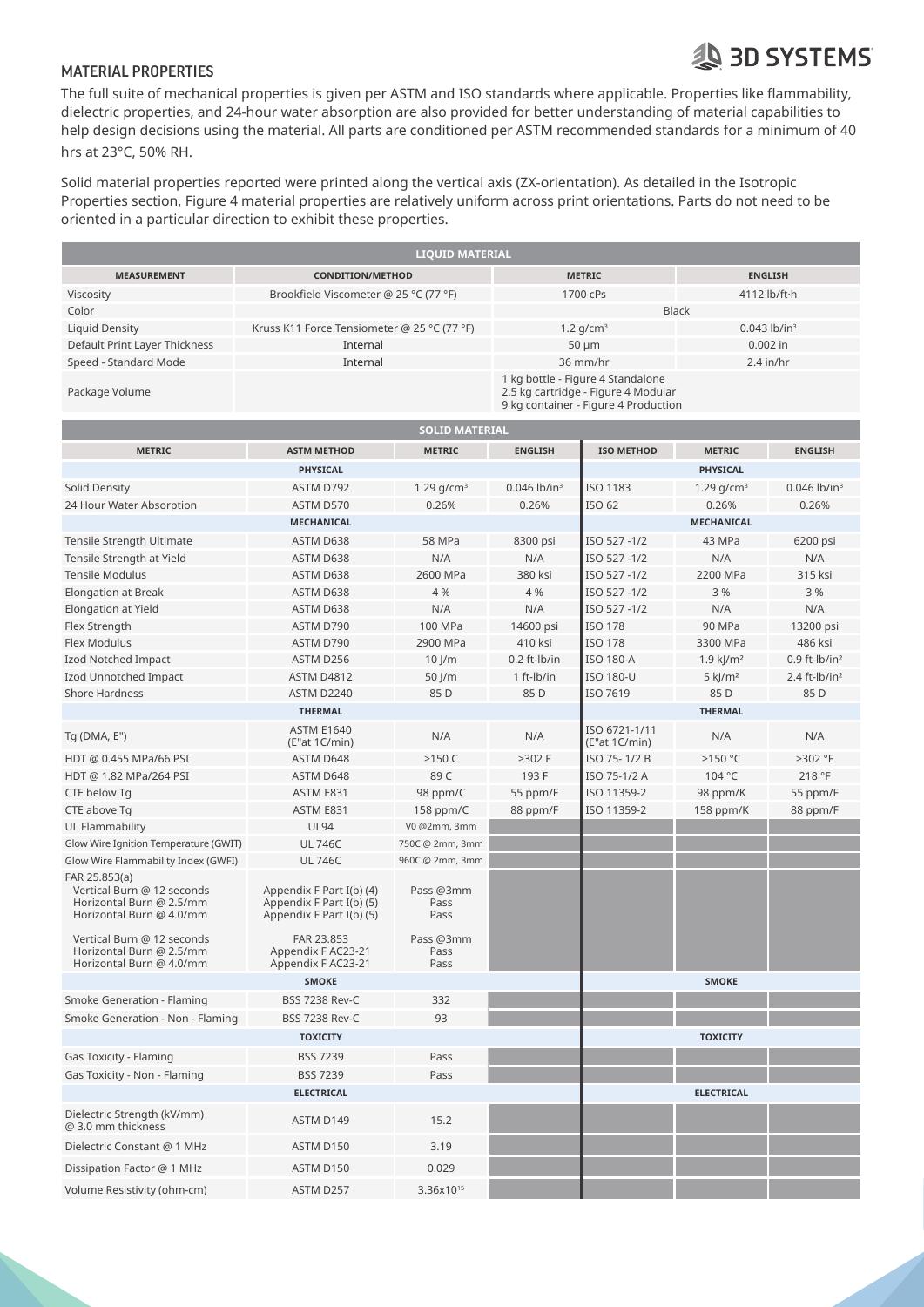#### ISOTROPIC PROPERTIES

Figure 4 technology prints parts that are generally isotropic in  $\,$  mechanical properties meaning the parts printed along either the  $\,$ XYZ axis will give similar results.

Parts do not need to be oriented to get the highest mechanical properties, further improving the degree of freedom for part orientation for mechanical properties.

| <b>SOLID MATERIAL</b>     |                   |               |           |          |            |  |  |  |  |  |  |
|---------------------------|-------------------|---------------|-----------|----------|------------|--|--|--|--|--|--|
| <b>METRIC</b>             | <b>METHOD</b>     | <b>METRIC</b> |           |          |            |  |  |  |  |  |  |
| <b>MECHANICAL</b>         |                   |               |           |          |            |  |  |  |  |  |  |
|                           |                   | <b>7Y</b>     | <b>X7</b> | XY       | <b>Z45</b> |  |  |  |  |  |  |
| Tensile Strength Ultimate | ASTM D638         | 58 MPa        | 37 MPa    | 42 MPa   | 47 MPa     |  |  |  |  |  |  |
| Tensile Strength at Yield | ASTM D639         | N/A           | N/A       | N/A      | N/A        |  |  |  |  |  |  |
| <b>Tensile Modulus</b>    | ASTM D640         | 2600 MPa      | 2500 MPa  | 2400 MPa | 2300 MPa   |  |  |  |  |  |  |
| Elongation at Break       | ASTM D641         | 4 %           | 2%        | 2%       | 3%         |  |  |  |  |  |  |
| Elongation at Yield       | ASTM D642         | N/A           | N/A       | N/A      | N/A        |  |  |  |  |  |  |
| Flex Strength             | ASTM D790         | 100 MPa       | 76 MPa    | 64 MPa   | 84 MPa     |  |  |  |  |  |  |
| Flex Modulus              | ASTM D790         | 2900 MPa      | 3300 MPa  | 2000 MPa | 2200 MPa   |  |  |  |  |  |  |
| Izod Notched Impact       | ASTM D256         | $10$ J/m      | $10$ J/m  | $11$ J/m | $10$ J/m   |  |  |  |  |  |  |
| <b>Shore Hardness</b>     | <b>ASTM D2240</b> | 85 D          | N/A       | N/A      | N/A        |  |  |  |  |  |  |

#### STRESS-STRAIN CURVE **Example 2024**

The graph represents the Stress-Strain curve for Figure 4 High Temp 150C FR Black per ASTM D638 testing.





ZY - orientation



XZ - orientation



XY - orientation



Z45-Degree - orientation

## **AD SYSTEMS**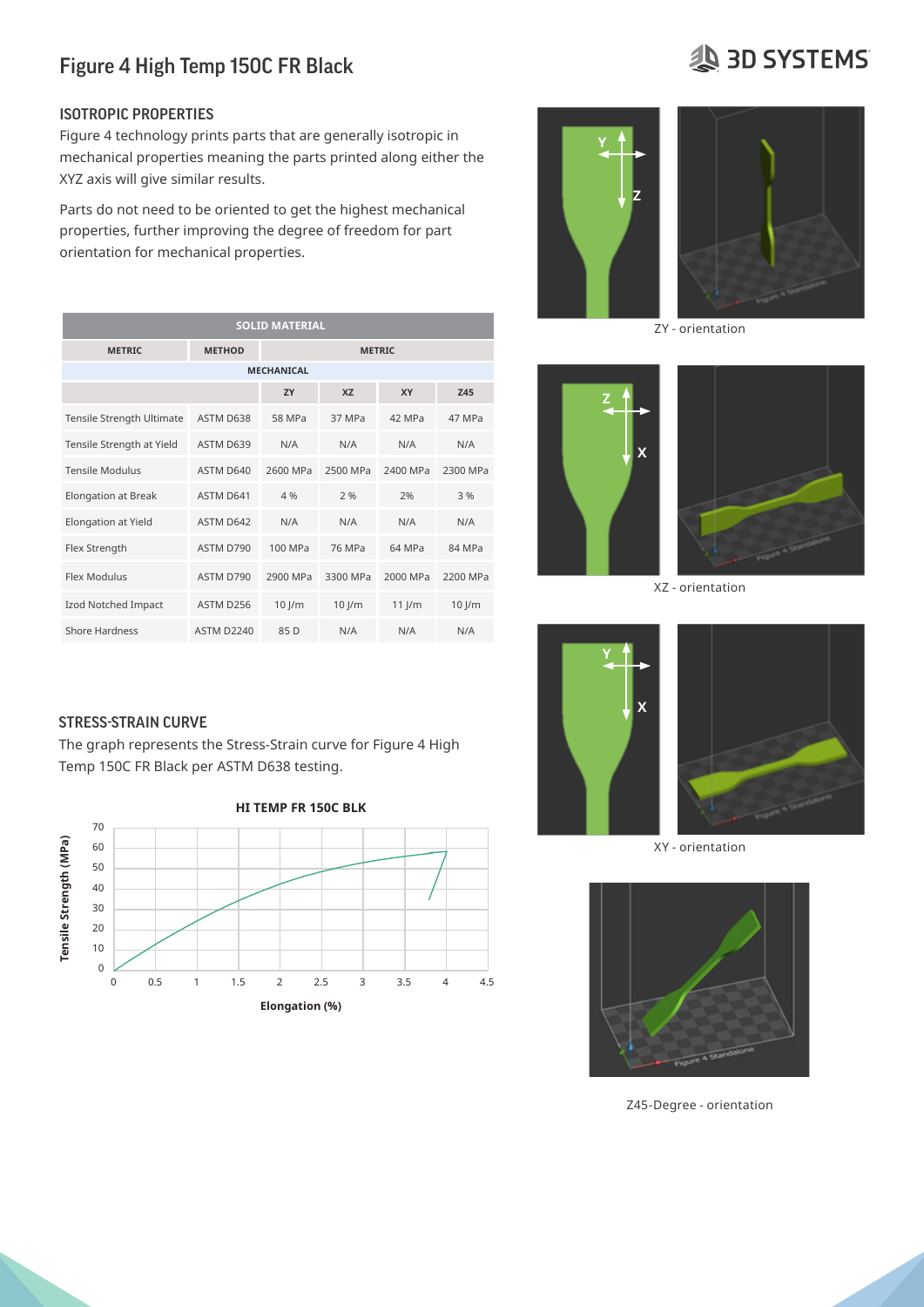### **19 3D SYSTEMS**

### Figure 4 High Temp 150C FR Black

#### LONG TERM ENVIRONMENTAL STABILITY

Figure 4 High Temp 150C FR Black is engineered to give long term environmental UV and humidity stability. This means the material is tested for the ability to retain a high percent of the initial mechanical properties over a given period of time. This material is tested for the ability to retain a high percent of the initial mechanical prope provides real design conditions to consider for the application or part. **Actual data value is on Y-axis, and data points are**  % of initial value.

INDOOR STABILITY: Tested per ASTM D4329 standard method.



#### OUTDOOR STABILITY: Tested per ASTM G154 standard method.



**Exposure**

**Exposure**

**150C FR Black**



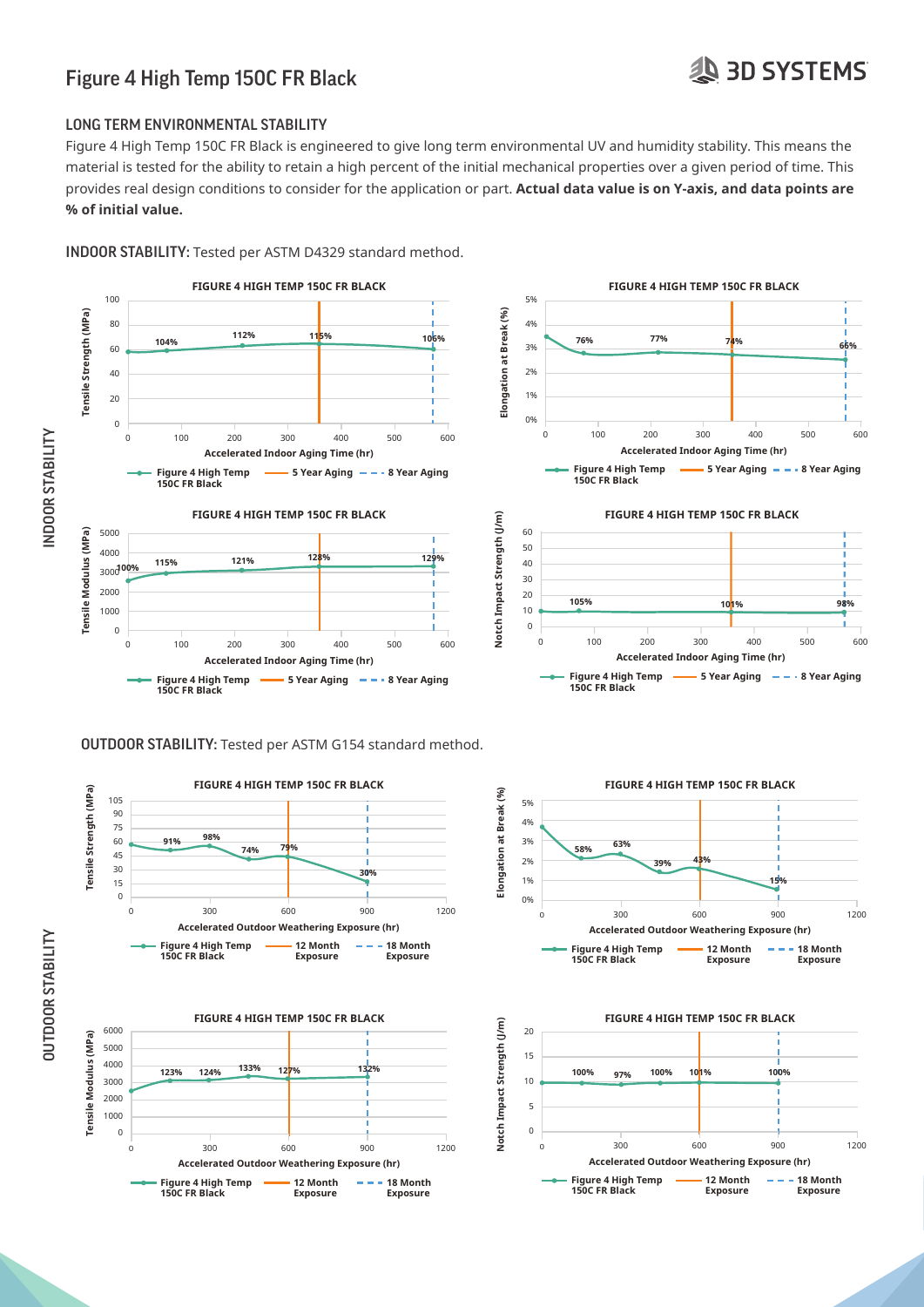#### AUTOMOTIVE FLUID COMPATIBILITY

The compatibility of a material with hydrocarbons and cleaning chemicals is critical  $\frac{1}{2}$ to part application. Figure 4 High Temp 150C FR Black parts were tested for sealed and surface contact compatibility per USCAR2 test ISOTROPIC PROPERTIES Engine Oil<br>
Conditions. The fluids below were tested in two different ways per the specs.<br>different ways per the specs.  $\mathcal{L}$  axis will give similar results.

- Immerse for 7-days, then take minicise for y days, then take<br>
mechanical property data for **comparison.**<br>**Properties** 
	- Immerse for 30-minutes, remove, and take mechanical property data for comparison in 7-days

#### **Data reflects the measured value of referred properties over that period of time.**



### **AUTOMOTIVE FLUIDS FLUID SPECIFICATION TEST TEMP °C** Gasoline ISO 1817, liquid C  $23 \pm 5$ Diesel Fuel 905 ISO 1817, Oil No. 3 + 10% p-xylene\* 23 ± 5 **Engine Oil** ISO 1817, Oil No. 2 50 ± 3 Ethanol 85% Ethanol + 15% ISO 1817 liquid C\* 23 ± 5 Power Steering Fluid ISO 1917, Oil No. 3 50 ± 3 Automative Transmission Fluid Dexron VI (North American specific material)  $50 \pm 3$ Engine Coolant 50% ethylene glycol + 50% distilled water\* 50 ± 3 Brake Fluid SAE RM66xx (Use latest available fluid for xx)  $50 \pm 3$ Diesel Exhaust Fluid (DEF) API certified per ISO 22241 **ISO 1917, Oil No. 3**

\*Solutions are determined as percent by volume



**FIGURE 4 HIGH TEMP 150C FR BLACK**





**FIGURE 4 HIGH TEMP 150C FR BLACK**

Steering Fluid

## **AS 3D SYSTEMS**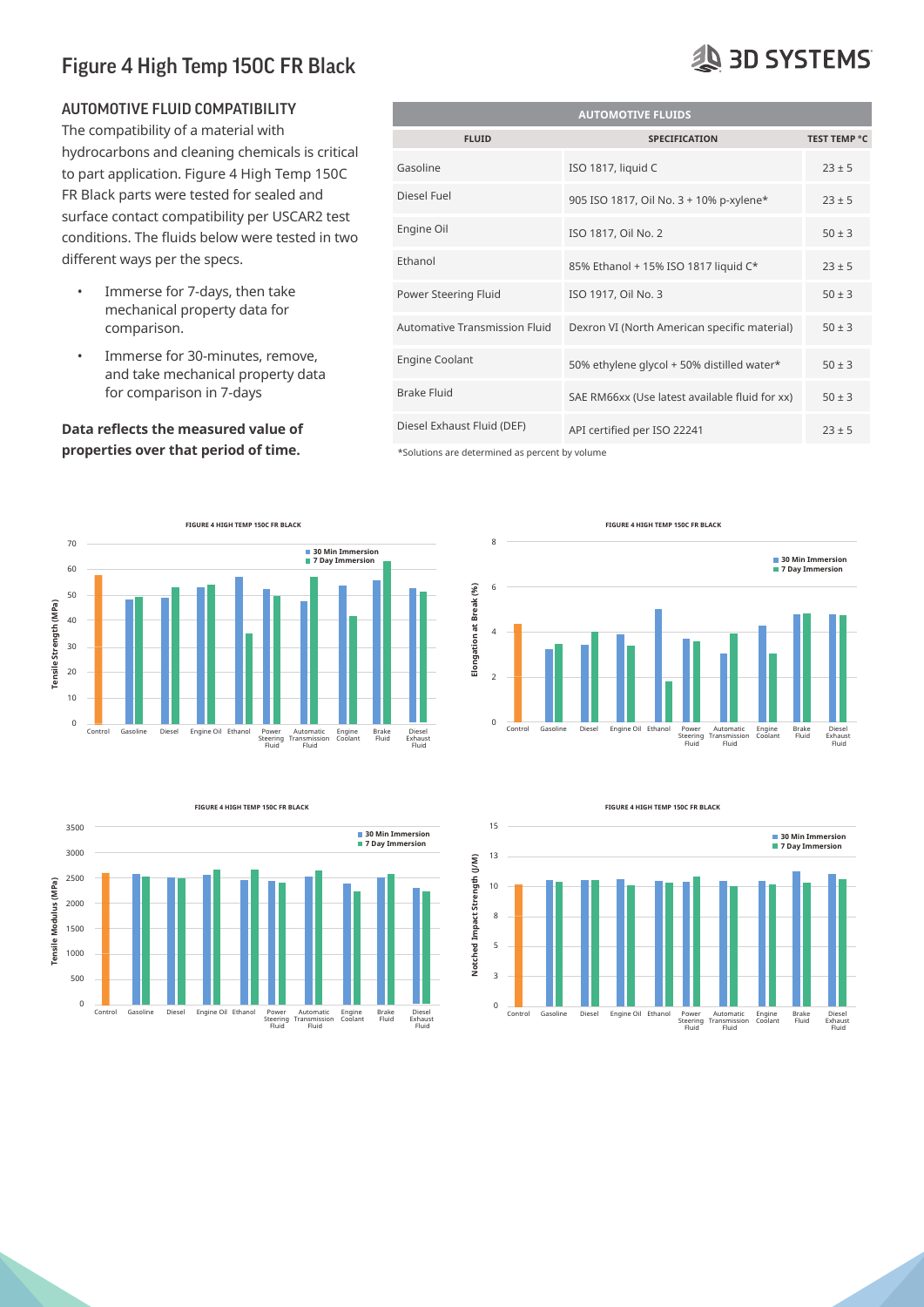#### CHEMICAL COMPATIBILITY

The compatibility of a material with cleaning chemicals is critical to part application. Figure 4 High Temp 150C FR Black parts were tested for Figure 4 High Temp 150C FR Black sealed and surface contact compatibility per ASTM D543 test conditions. The fluids below were tested in two different ways per the specs.

- $\bm{\cdot}$  Immerse for 7-days, then take mechanical property data for comparison. companion.
- Immerse for 30-minutes, remove, and take mechanical property data for comparison in 7-days  $\frac{1}{2}$  and  $\frac{1}{2}$  are not be similar results.

#### **Data reflects the measured value of properties over that period** of time. *Commentation for mechanical* **properties.**

**FIGURE 4 HIGH TEMP 150C FR BLACK 30 Min Immersion**  $\blacksquare$  7 Day Immersion 70 60 Tensile Strength (MPa)  $T_{\rm c}$  strength Ultimate Astman D638  $-$ **Tensile Strength (MPa)** 50 Tensile Strength at Yield ASTM D639 N/A N/A N/A N/A 40 Tensile Modulus ASTM D640 2600 MPa 2500 MPa 2400 MPa 2300 MPa 30 Elongation at Break ASTM D641 4 % 2 % 2% 3 % 20 Elongation at Yield ASTM D642 N/A N/A N/A N/A 10 Flex Strength ASTM D790 100 MPa 76 MPa 64 MPa 84 MPa  $\overline{0}$ Control Acetone\* Detergent Solution Hydrochloric Acid (10%)\* Sodium Carbonate (20%) Sodium Hypochlorite Sulfuric Acid (30%) Sodium Hydroxide (10%) Distilled Water



\*Denotes materials did not go thru 7-day soak conditioning.

**AS 3D SYSTEMS** 

- **CHEMICAL COMPATIBILITY**
- 6.3.3 Acetone
- 6.3.12 Detergent Solution, Heavy Duty
- 6.3.23 Hydrochloric Acid (10%)
- 6.3.38 Sodium Carbonate Solution (20%)
- 6.3.44 Sodium Hypochlorite Solution **Z**
- 6.3.46 Sulfuric Acid (30%)
- 6.3.42 Sodium Hydroxide Soln (10%)
- 6.3.15 Distilled Water







**FIGURE 4 HIGH TEMP 150C FR BLACK**